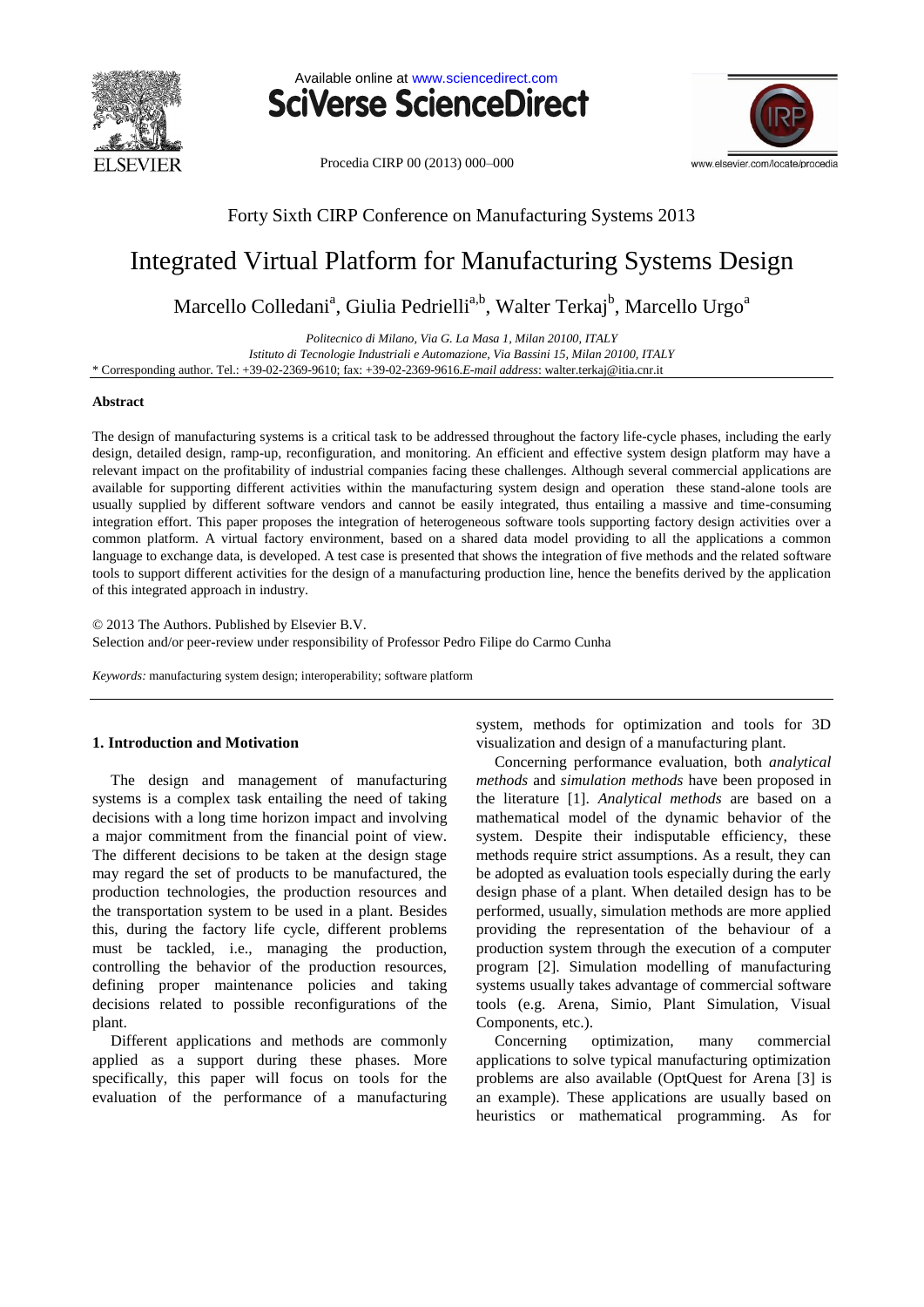performance evaluation, also in the case of optimization mathematical programming gives more insight into the system behaviour although requiring more assumptions; hence, it is usually adopted during early design. Heuristics are usually more flexible and they are used when the system of interest complexity grows (i.e., during design phase).

Besides these, many tools for 3D visualization have largely replaced the 2D traditional applications providing the user with a friendly environment and fastening the design activity.

Despite tools availability, their heterogeneity is such that, most of the times, they cannot be integrated, thus decreasing their potentiality as support applications [3]. More specifically, one of the main problems, when dealing with multiple and heterogeneous analysis tools, relies in the availability and consistency of data related to the system under study to be used and shared.

This paper contribution goes in the direction of the integration among these software applications. More specifically, a simple test case has been designed to test the integration of four different tools, one for each of the aforementioned categories. In particular, the integration is achieved by means of a novel framework for the Virtual Factory (VF). This framework describes the factory as a whole consisting of resources, processes, dependencies and interrelations, data and material flows. As a result, the paper shows how this platform can be exploited to support the design and management of manufacturing systems throughout their whole life cycle.



<span id="page-1-0"></span>Fig. 1. Virtual Factory Framework architecture

## **2. Virtual Factory Framework**

The Virtual Factory Framework (VFF) is an "Integrated collaborative virtual environment aimed at facilitating the sharing of resources, manufacturing information and knowledge, while supporting the design and management of all the factory entities, from a single product to networks of companies, along all the phases

of the their lifecycles" [4-5]. The VFF architecture [\(Fig.](#page-1-0)  **[1](#page-1-0)**) consists of the following components: Data & Knowledge, Semantic Virtual Factory Data Model (VFDM), Semantic Virtual Factory Manager (VFM), Decoupled Virtual Factory modules, Real factory interface.

The common VFDM (level 1, [Fig.](#page-1-0) **1**), based on the semantic web technology [6], assures a comprehensive vision of the information and the possibility to share it with different actors along the factory life-cycle.

The VFDM [7] can be considered as the shared language providing a common definition of the data and knowledge stored in the shared repository, i.e., it can be considered as a meta-language. It is based on already existing technical standards and extends their definitions to represent the characteristics of a manufacturing system in terms of the products to be manufactured, the manufacturing process they must undergo and the resources entitled to operate the different manufacturing operations. The VFDM is mainly based on the Industry Foundation classes (IFC) standard release IFC2x4 RC2 [8-11]. Specifically, the Semantic Web approach was selected as the technology to implement the VFDM. Indeed this technology offers the possibility to (1) represent formal semantics, (2) merge ontologies dealing with different domains, (3) efficiently model and manage distributed data and (3) ease the interoperability between different applications. As a result of the adopted technology, the *entities* in the IFC standard were mapped to Web Ontology Language (OWL) *classes* in the VFDM. Hence, the data repository is created as an ontology (set of ontologies) instead of a relational Data Base. Since an official translation of the IFC standard into OWL has not been provided yet, the classes included in the VFDM were translated to the OWL following the suggestions of [13-14-15].

The Semantic Virtual Factory Manager (VFM), was developed to manage the communication of the actors and tools involved [16] (level 2[, Fig. 1\)](#page-1-0).

The decoupled Virtual Factory modules implement specific functionalities to support factory configuration activities through the whole lifecycle (level 3, [Fig. 1\)](#page-1-0). The modules are commercial or non-commercial software tools and applications used to support the activities related to factory design, performance evaluation, management, production monitoring, etc.

To integrate the modules, each software has to be provided with a *VFconnector*, i.e., a software layer providing: (1) the translation of the data from the VFDM language (which the data repository is based upon) into the application language and vice versa, (2) the upload/download of data from/to the data repository.

The real factory integration, i.e., the synchronization between the virtual representations and the real factory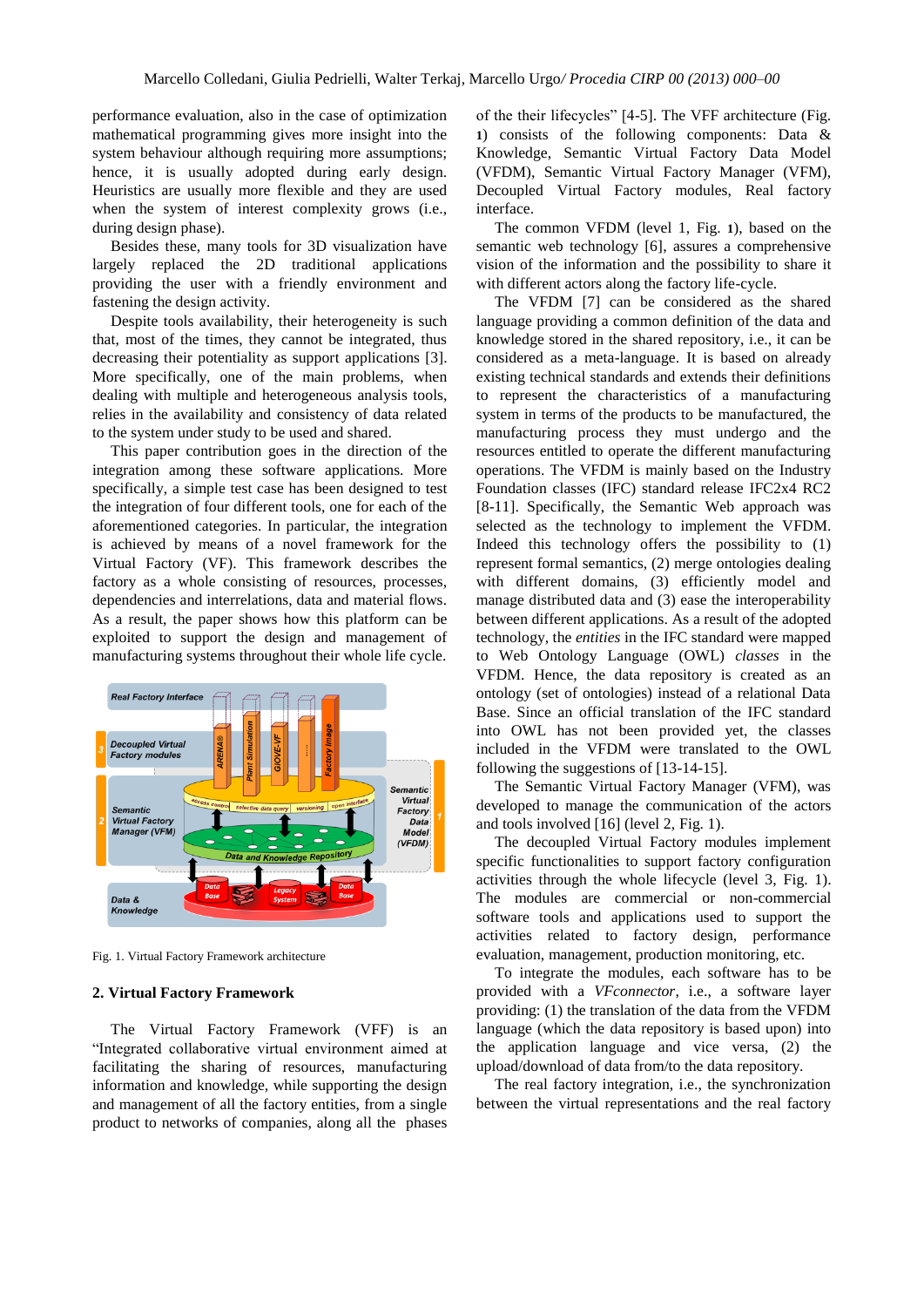(level 4, [Fig. 1\)](#page-1-0) represents the last level, closing the loop with the External Data & Knowledge (level 0 in Fig. 1).

# <span id="page-2-0"></span>**3. Test Case**

This section briefly presents a test case aimed at demonstrating how the proposed design platform can be employed to support several design activities.

The test case consists of a data repository made of four ontologies, thus exploiting the data distribution empowered by the Semantic Web Approach. These ontologies are hierarchically organized: one ontology (*factory project*) *ProductionLine* imports three ontologies (*factory libraries*) (*BuildingLib*, *MachineLib*, *ProcessLib*). Moreover, each ontology (either libraries or project) is characterized by basic settings needed to correctly interpret its contents (e.g. the definition of the unit of measurements).

*BuildingLib* ontology defines a production site and a building. The building is associated with a 3D shape representation. *MachineLib* ontology defines four types of machinery element. Each machinery element is associated with a 3D shape representation and characterized by specific attributes. Specifically, each machinery element type can be characterized by failure modes that may characterize the machine type.

*ProcessLib* ontology defines a part type and which process plan must be executed to obtain it. The process plan is decomposed into five manufacturing operations that are characterized by processing time, sequence and needed types of production resource. The processing time was assumed equal to 22 [s] for each manufacturing operation.

*ProductionLine* ontology contains the factory project that imports and enriches the data provided by the libraries. In particular, the production site and the building are imported from *BuildingLib* and their placement is defined. Five machine tools are defined after the machine types available in *MachineLib* ( $M_1$ , ...,  $M<sub>5</sub>$  in Fig. 2). Each machine tool is characterized by a shape representation and by a placement. It is specified which machine tool can provide the production resources needed to execute each manufacturing operation. Furthermore, a failure mode was defined for each machine. Specifically, in addition to the description

of the failure, the distribution of the Time To Fail (TTF, Fig. 2) and Time to Repair (TTR, Fig. 2) were both defined (all the TTF and TTR are exponential and the value in parenthesis represents the mean of the distribution reported in *hours* [h].

Moreover, the machine tools are grouped into a manufacturing system and are connected with each other thanks to decoupling buffer elements  $(B_1, ..., B_4)$  in Fig. 2) according to a flow line pattern. Each buffer element is characterized by a finite capacity  $(c_1, ..., c_4)$  in Fig. 2 represent the maximum capacity for each buffer).

#### **4. Tools integrated in the platform**

The test case presented in the section 3 was generated, used and enriched by a set of five software tools that were able to communicate by importing/exporting data stored into a VFDM-compliant Data Repository thanks to their customized VF Connector. The development of the VF Connector, for the software tools herein presented, was supported by a programming library named *VfConnectorLib* that allows creating and modifying the data within the repository thanks to a  $C_{++}$  library that maps the definitions of the VFDM to C++ classes and methods. The *VfConnectorLib* is based on the Redland C libraries [17] that provide support for the Resource Description Framework (RDF), based on which data in the VFDM are structured.

#### *4.1. VF-GUI*

VF-GUI is a software tool developed in C++ providing a graphical user interface for managing the ontologies that contain factory libraries or projects. The main window of the tool represents a control panel that allows creating and exploring ontologies, by defining also dependencies to specify a hierarchy of ontologies. VF-GUI provides also a graphical interface with other software tools and it allows exploring and generating OWL individuals that populate an ontology. The individuals can be searched according to the class they belong to and relationships between individuals can be defined according to the restrictions defined in the VFDM.



Fig. 2. Test case, production line configuration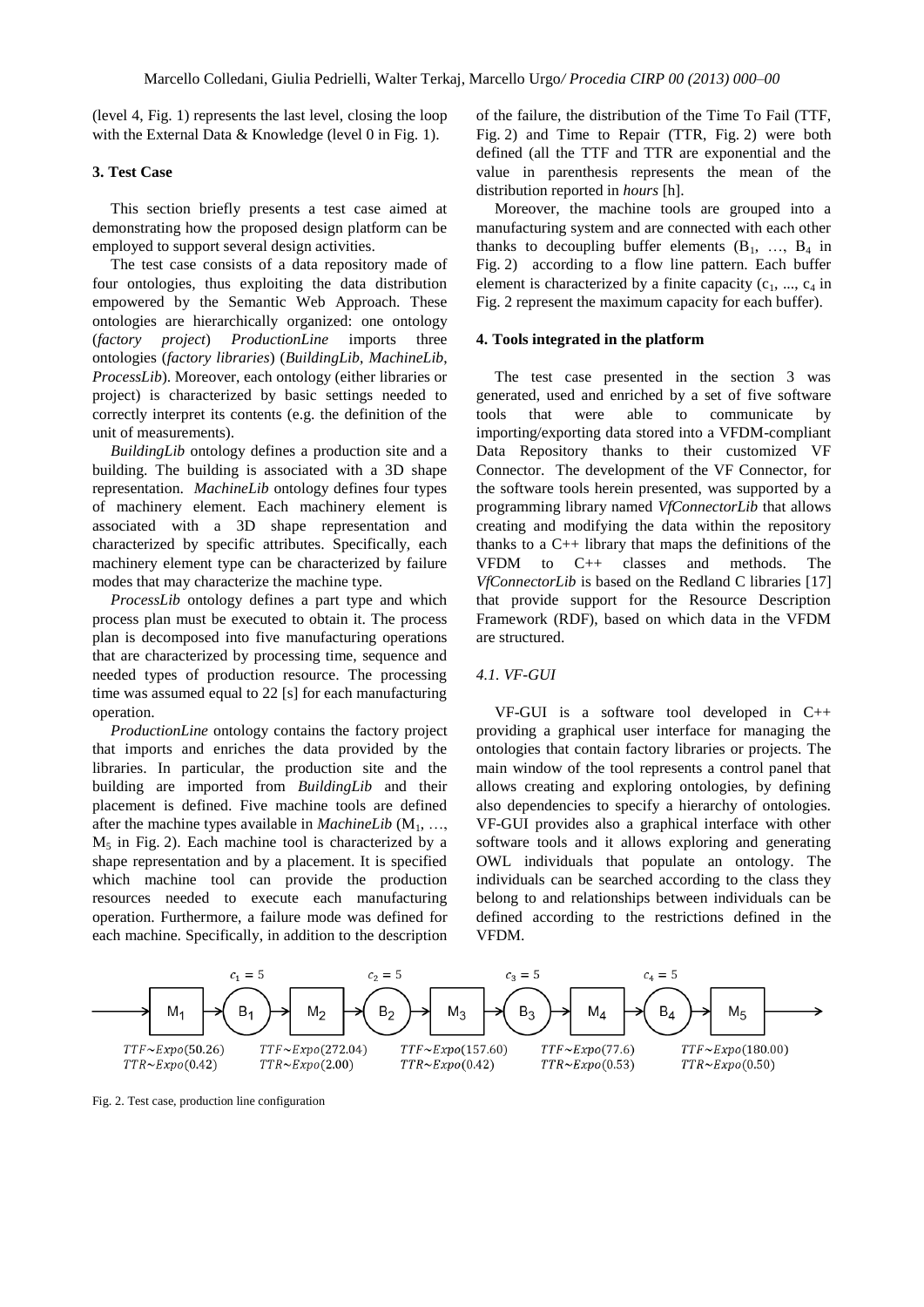

Available online at www.sciencedirect.com





Procedia CIRP 00 (2011) 000–000

# *4.2. GIOVE-VF*

GIOVE Virtual Factory (GIOVE-VF) is a virtual reality collaborative environment aimed at supporting the factory layout design [18]. In particular, GIOVE-VF offers the user the possibility to design factories by selecting machines, operators and other resources from available catalogues and place them in the 3D scene of the virtual factory. GIOVE-VF enables the collaboration between managers, experts and also workers in an intuitive way. Furthermore, GIOVE-VF provides a shared virtual environment where users can collaborate on the same activity and can exchange data with other tools thanks to standard input/output file formats (.xml, .rdf, .owl). GIOVE-VF was developed onto the C++ library GIOVE (Graphics and Interaction for OpenGL-based Virtual Environments), that is a set of libraries and tools designed for the creation of collaborative virtual environments and the realization of real-time 3D interactive scenes including working digital representations of objects, products, systems that are being designed and evaluated.

# *4.3. Flowline*

Flowline is a software application developed by the Department of Mechanical Engineering at PoliMI to evaluate the performance of manufacturing lines based on approximate analytical methods. In the stand-alone version of the software, the input data are provided manually by the user through a user-friendly interface (see Fig. 3).



Fig. 3. System Performance Evaluation with Flowline

In particular, these data concern the system layout, including the resources composing the system and the connections between machines and buffers; machines'

reliability parameters, including the number of failure modes for each machine and the specific values of the *MTTF* and *MTTR* for each failure mode; buffer sizes, machines' cycle time.

Afterwards, the logical connections between resources are validated by the user while the approximate analytical method assesses the performance applying the system decomposition provided in [1]. The calculation typically requires few seconds. The output provided by the software for a specific system configuration includes:

- Synthetic graphical of the main performance measures of the system (throughput, WIP).
- Detailed charts reporting the fraction of time each machine stays in a given state, for each possible blocking and starvation cause. This information is important for system improvement purposes.

The connector developed for the integration of Flowline automatically feeds the application with the required data exporting the information from the VFDM-based repository. Moreover, it allows to export the estimated performance measures to the ontology for further analysis (for example economic analysis of the system) or to generate new possible reconfiguration actions to be further evaluated by Flowline.

# *4.4. CHRONOS*

The optimization problem to solve in the Test Case presented in section [3](#page-2-0) is the Buffer Allocation Problem [19]. In particular, we want to minimize the buffer cost related to the five machine line in the test case, honoring a predefined input target performance (the production rate).

CHRONOS (Continuous Hedging Relaxation ON Optimization and Simulation) [23] finds an approximate solution to the Buffer allocation problem in multistage tandem lines with finite capacity buffers and a single class products. This tool was developed in C++ adopting CPLEX 12.1 libraries developed by ILOG-IBM.

Grounding on the description of the manufacturing system in the VFDM compliant repository, the mapping of CHRONOS data structures against VFDM classes allows the automatic generation of the needed system information to initialize the mathematical model for optimization. However, parameters specifically related to the setting of the adopted optimization algorithms are extracted by the connector from a dedicated repository which is not based on the VFDM meta-language. Furthermore, the connector can save the generated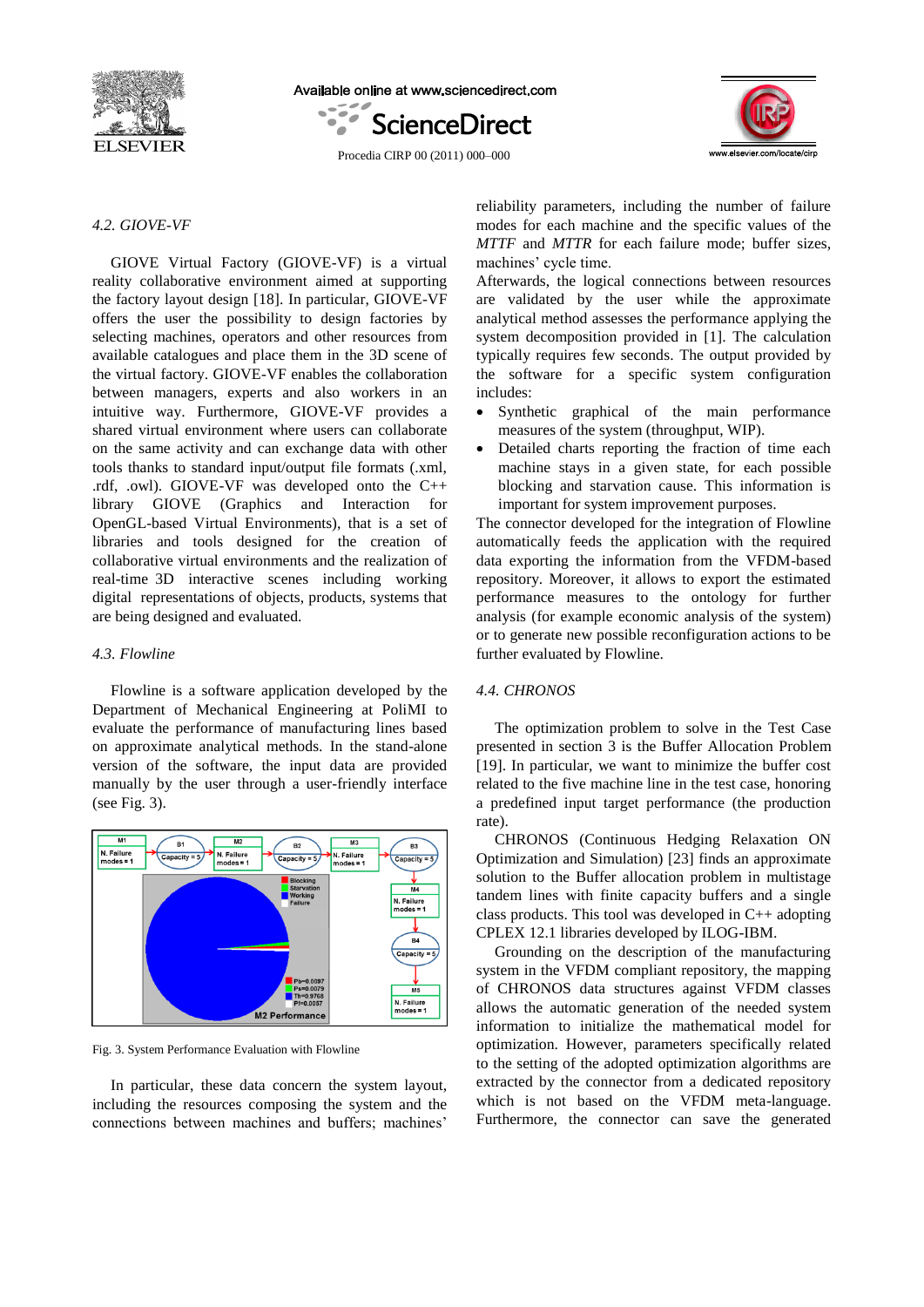solution within the common repository to make the information available to all the connected tools.

#### *4.5. Simulation*

Avoid Among the great number of available generalpurpose commercial off-the-shelf (COTS) simulation packages, we choose Arena, one of the most used simulation environment both in the academic and industrial world for applications in the manufacturing field [2]. The information stored into the VFDM are exploited in order to define an Arena simulation model by mapping the Arena data structures against the VFDM classes. This mapping has been implemented by a software component named Arena VF Connector, developed in C++ language, able to import/export ontologies serialized in RDF/XML format.

The Arena VF Connector provides functionalities to parse the ontologies and, grounding on the description of the manufacturing system in the VFDM, allows the generation of an Arena simulation model to evaluate the performance of the system under study [\(Fig. 4\)](#page-4-0).



<span id="page-4-0"></span>Fig. 4. The simulation model in Arena.

In addition to basic format translation functionalities, the Arena VF Connector makes use of the COM interface provided by Arena to drive the execution of the simulation model, collect the statistics related to the addressed performance measure and store the results in the VFDM [24].

## **5. System Design Platform**

In light of section 4, herein, we present the interaction and exchange of data between the presented software tools, thus describing the workings of the system design platform [\(Fig. 5\)](#page-4-1).

The OWL individuals manager functionality provided by the VF-GUI (section 4.1), was used to populate the

libraries *BuildingLib*, *MachineLib*, *ProcessLib* (see section 3).



<span id="page-4-1"></span>Fig. 5. System Design Platform, data exchanged

GIOVE-VF was used to generate the ontology *ProductionLine* containing the actual factory project that imports the factory libraries generated with the VF-GUI. The GIOVE-VF functionalities allowed generating the instances of machine tools after the types defined in the *MachineLib*, placing the machine tools in the 3D environment, creating connections between production resources. [Fig. 6](#page-4-2) shows the visualization of Test Case in GIOVE-VF.



Fig. 6. Test Case Production Line in GIOVE-VF

<span id="page-4-2"></span>Thanks to the related connector, CHRONOS can download the ontology *ProductionLine* generated by GIOVE-VF*.* The input information, needed to create the optimization model, is extracted and the optimizer is launched by the related connector. Once the module has generated the solution, i.e. the configuration in terms of buffer capacities for each buffer in the line, it is saved in the project *ProductionLine*, again adopting the connector. The information related to the optimized